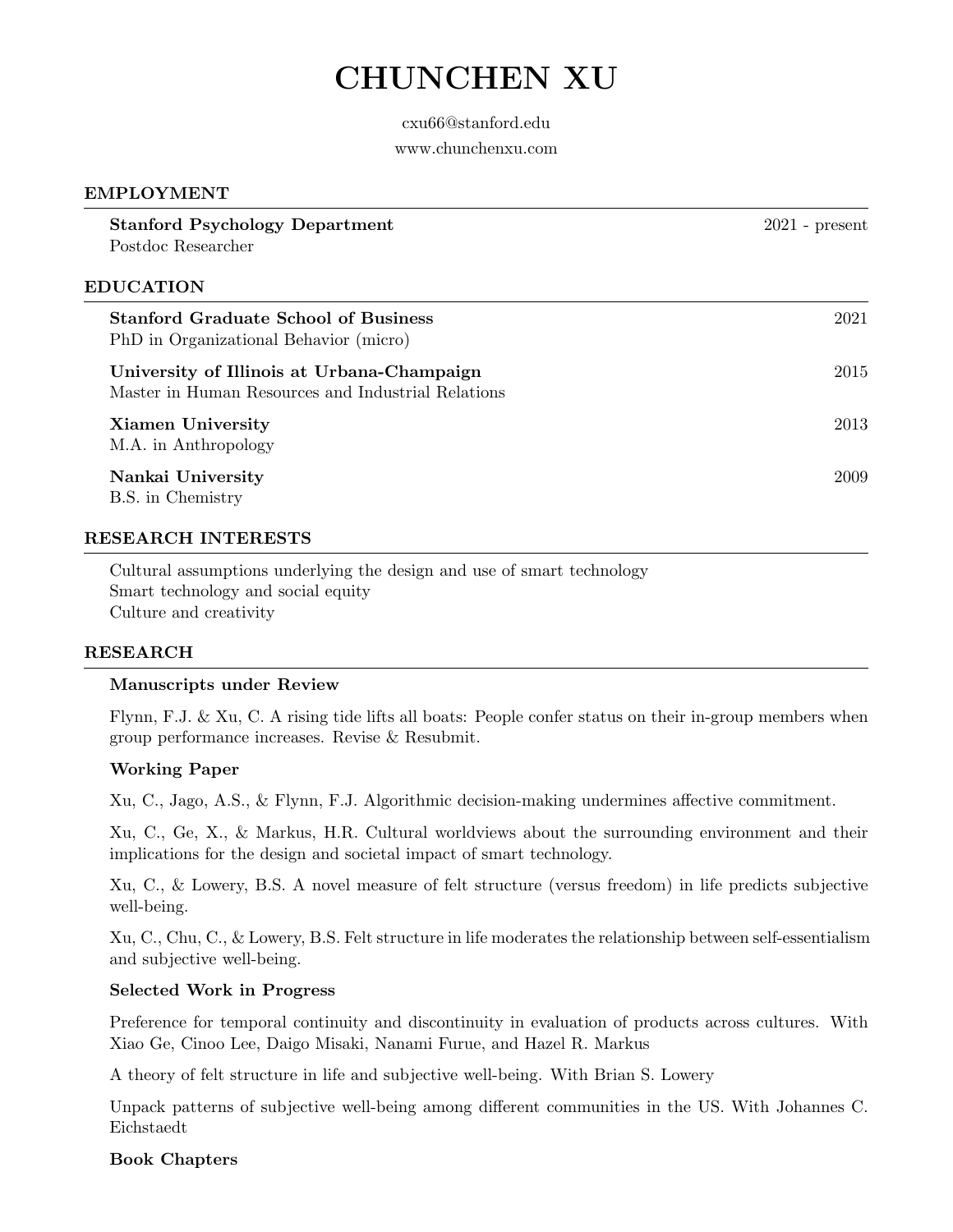Ge, X., Xu, C., Furue, N., Misaki, D., Lee, C., & Markus, H. R. The cultural construction of creative problem Solving: a critical reflection on creative design thinking, teaching, and learning. Springer Design Thinking Research.

# **Dissertation**

Central values as constraints: situational accessibility of central values predicts exploration. Stanford University, 2021.

# HONORS & AWARDS

| <b>Best Paper with Practical Implications Award</b><br>Academy of Management, Managerial and Organizational Cognition Division (MOC) | 2020      |
|--------------------------------------------------------------------------------------------------------------------------------------|-----------|
| <b>PhD</b> Fellowship<br>Center on Philanthropy and Civil Society (PACs), Stanford University                                        | 2020-2021 |
| Diversity Graduate Travel award<br>Society of Personality and Social Psychology                                                      | 2019-2020 |
| Outstanding Thesis and Exceptional Graduate Award<br>Xiamen University                                                               | 2013      |
| National Graduate Scholarship Award<br>Chinese Ministry of Education                                                                 | 2012      |

# GRANTS

Stanford Institute for Human-Centered Artificial Intelligence Seed Grant 2021-2022 Title: What conception of the "human" grounds human-centered Artificial Intelligence (AI)? A cultural framework for equitable development of Artificial Intelligence across the globe. Amount: \$75,000

Hasso Plattner Design Thinking Research Program (HPDTRP) Grant 2021-2022 Title: Cultural Grounding of Affect in Creativity Amount: \$60,000

Hasso Plattner Design Thinking Research Program (HPDTRP) Grant 2020-2021 Title: Designers as Culturally-Shaped Shapers: Cultural Values Underpin the Motivation for Problem-Solving Amount: \$100,000

Stanford Conflict and Polarization Initiative Graduate Research Grant 2018-2020 Amount: \$5,000

# CONFERENCE PRESENTATIONS

Xu, C., Jago, A. S., & Flynn, F. J. Algorithmic decision-making undermines affective commitment. Paper presented at Psychology of Technology Conference, 2021 (virtual).

Xu, C., Jago, A. S., & Flynn, F. J. Algorithmic decision-making undermines affective commitment. Paper presented at Trans-Atlantic Doctoral Conference, 2021 (virtual).

Xu, C., Ge, X., & Markus, H. R., Cultural values underpin the motivation for idea generation. Poster presented at Cultural Psychology Pre-conference for the Society of Personality and Social Psychology Annual Conference. 2021 (virtual).

Xu, C., Jago, A. S., & Flynn, F. J. Algorithmic decision-making undermines affective commitment. Paper presented at Academy of Management, 2020, Vancouver, BC.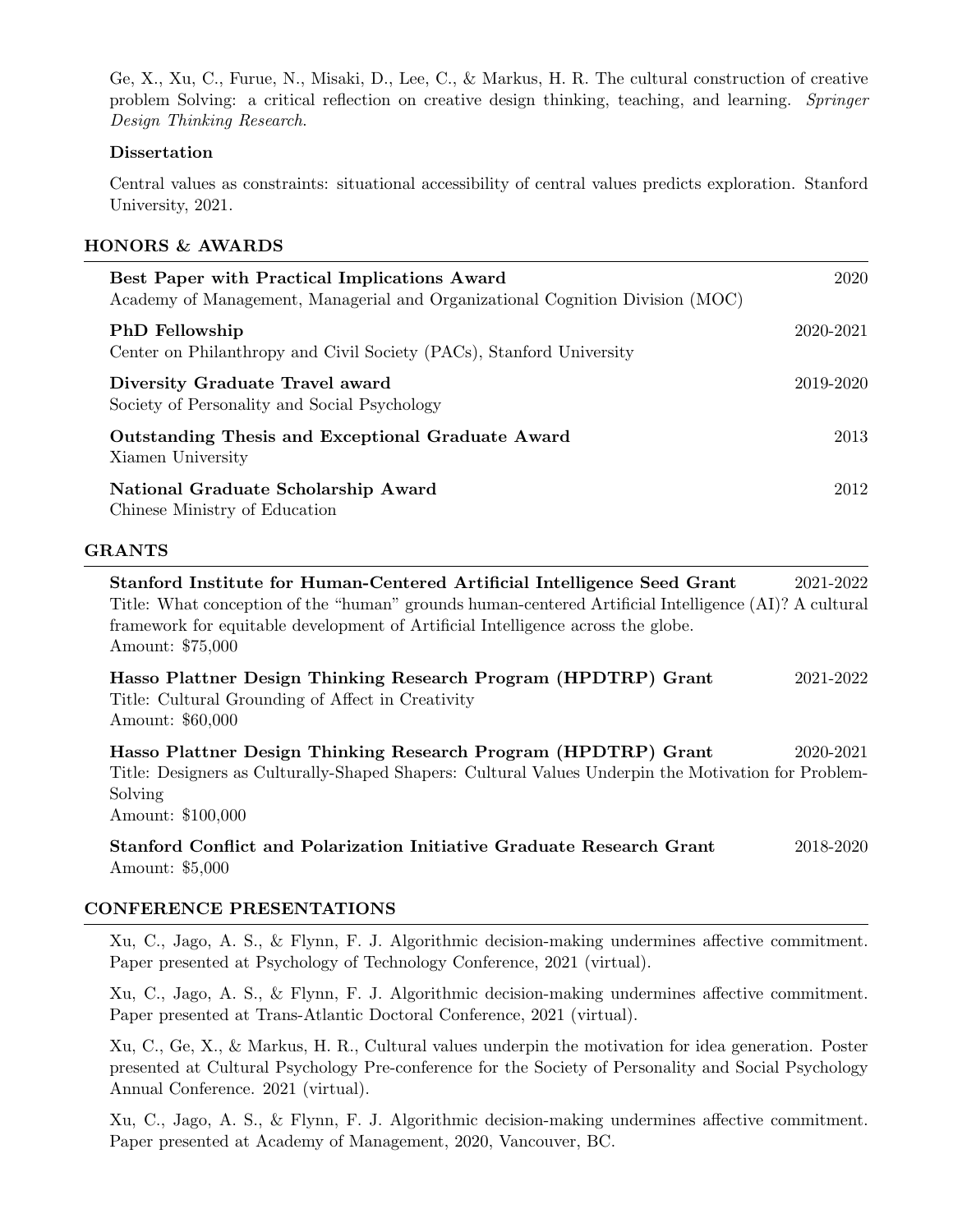Xu, C. Jago, A.S., & Flynn, F.J. Algorithmic decision-making undermines affective commitment. Poster presented at the Psychology of Media Technology Pre-conference for the Society of Personality and Social Psychology Annual Conference. 2020, New Orleans, LA.

Xu, C. Jago, A.S., & Flynn, F.J. Algorithmic decision-making undermines affective commitment. Paper presented at the Professional Development Workshop (PDW) at Academy of Management, 2019, Boston, MA.

Xu, C. Jago, A.S., & Flynn, F.J. Can Algorithmic decision-making undermine affective commitment? Poster presented at Society of Personality and Social Psychology Annual Conference. 2019, Portland, OR.

Xu, C. Jago, A.S., & Flynn, F.J. Can Algorithmic decision-making undermine affective commitment? Poster presented at the Psychology of Technology annual conference. 2018, Stanford, CA.

Xu, C. & Flynn, F.J. Group experience and social status. Talk presented at Stanford and Berkeley Conference. 2018, Stanford, CA.

Xu, C., Zlatev, J.J., Berg, J.M., & Monin, B. Moral mindset and creativity. Poster presented at Society of Personality and Social Psychology Annual Conference. 2017, San Antonio, TX.

Xu, C. Enthusiasm or equanimity? Explore affective norms for Chinese leadership. Talk presented at the Academy of International Business-Midwest USA Chapter Annual Meeting, 2015, Chicago, IL.

Xu, C. Work with a heart: Compassion at work as a vital source and an affective mechanism of meaningful work. Poster presented at the Science of Compassion Conference held by Stanford Center for Compassion and Altruism Research and Education, 2014, San Francisco, CA.

Xu, C. Affective spillover revisited: Exploring the mediating role of mindfulness in work-family enrichment. Talked presented at the Midwest Academy of Management Annual Meeting, 2014, Minneapolis, MN.

Xu, C. The pursuit of harmony: Emotional well-being in Chinese culture. Poster presented at the Western Positive Psychology Conference, 2014, Claremont, CA.

Xu, C. State-market-civil society cooperation: Farmer suicide crisis and rural development in India. Paper presented at the Sustainable Development Conference, 2014, Bangkok, Thailand.

Xu, C. The traditional seine fishery of Chenkeng village. Talked presented at the 4th Annual Postgraduate Student Forum of Asian Anthropology, 2011, Hong Kong.

#### TEACHING

| <b>Strategic Philanthropy and Impact Investing</b><br>TA for Profs. Paul Brest & Mark Wolfson, Stanford Graduate School of Business | 2019      |
|-------------------------------------------------------------------------------------------------------------------------------------|-----------|
| Ethics in Management<br>TA for Prof. Neil Malhotra, Stanford Graduate School of Business                                            | 2017-2019 |
| <b>Problem-solving for Social Change</b><br>TA for Prof. Paul Brest, Stanford Graduate School of Business                           | 2017-2019 |
| <b>Managing Groups and Teams</b><br>TA for Prof. Deborah Gruenfeld and Prof. Ashley Martin, Stanford Graduate School of Business    | 2018-2020 |
| <b>Acting with Power</b><br>TA for Prof. Deborah Gruenfeld, Stanford Graduate School of Business                                    | 2017      |

# PUBLICATIONS IN CHINESE